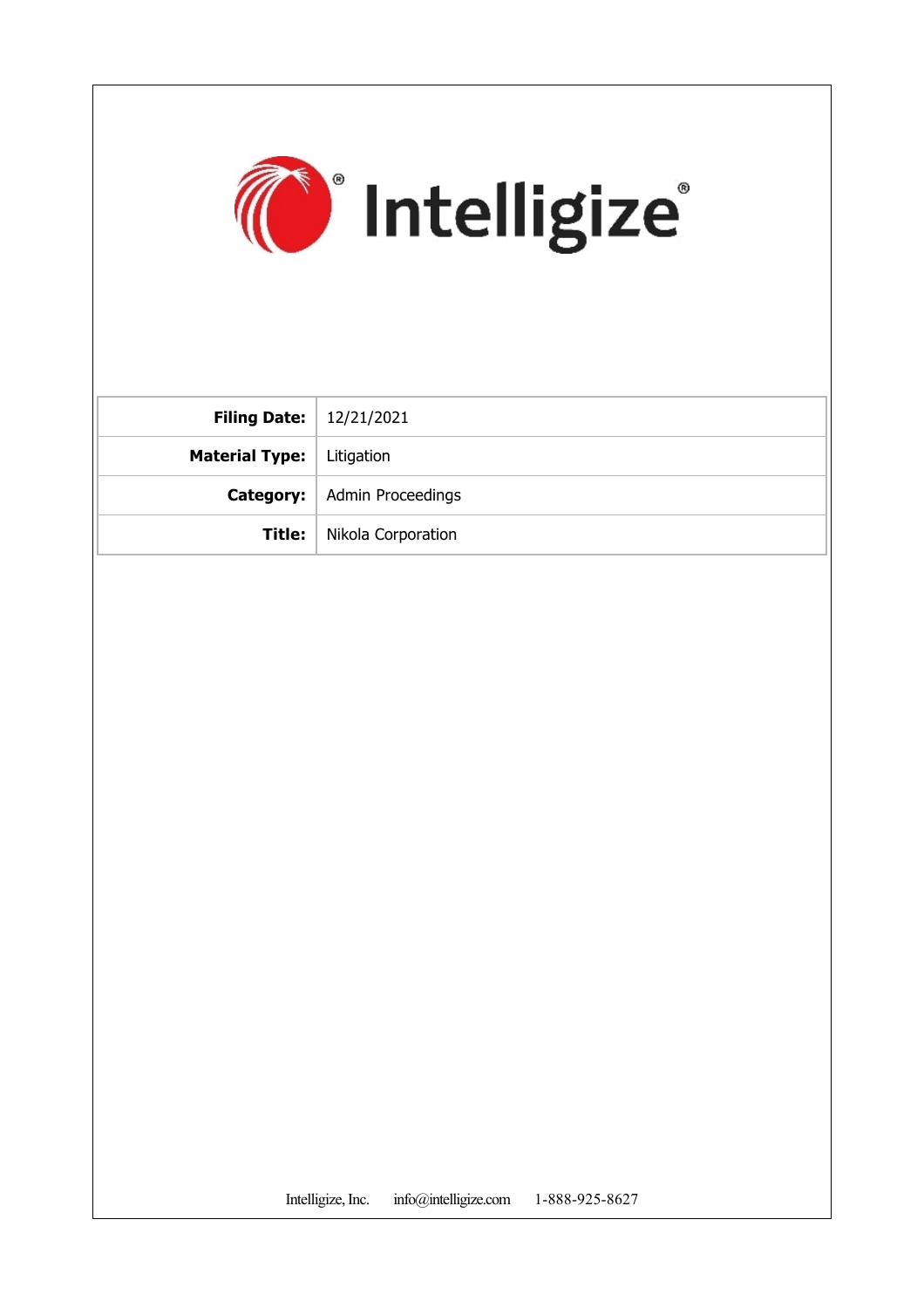#### **UNITED STATES OF AMERICA Before the SECURITIES AND EXCHANGE COMMISSION**

#### **SECURITIES ACT OF 1933 Release No. 11018 / December 21, 2021**

#### **SECURITIES EXCHANGE ACT OF 1934 Release No. 93838 / December 21, 2021**

#### **ADMINISTRATIVE PROCEEDING File No. 3-20687**

**In the Matter of**

**Nikola Corporation,**

**Respondent.**

## **ORDER INSTITUTING CEASE-AND-DESIST PROCEEDINGS, PURSUANT TO SECTION 8A OF THE SECURITIES ACT OF 1933 AND SECTION 21C OF THE SECURITIES EXCHANGE ACT OF 1934, MAKING FINDINGS, AND IMPOSING REMEDIAL SANCTIONS AND A CEASE-AND-DESIST ORDER**

**I.**

The Securities and Exchange Commission ("Commission") deems it appropriate and in the public interest that public cease-and-desist proceedings be, and hereby are, instituted pursuant to Section 8A of the Securities Act of 1933 ("Securities Act") and Section 21C of the Securities Exchange Act of 1934 ("Exchange Act") against Nikola Corporation ("Nikola" or "Respondent").

#### **II.**

In anticipation of the institution of these proceedings, Respondent has submitted an Offer of Settlement (the "Offer"), which the Commission has determined to accept. Solely for the purpose of these proceedings and any other proceedings brought by or on behalf of the Commission, or to which the Commission is a party, and without admitting or denying the findings herein, except as to the Commission's jurisdiction over it and the subject matter of these proceedings, which are admitted, Respondent consents to the entry of this Order Instituting Ceaseand-Desist Proceedings, Pursuant to Section 8A of the Securities Act of 1933 and Section 21C of the Securities Exchange Act of 1934, Making Findings, and Imposing Remedial Sanctions and a Cease-and-Desist Order ("Order"), as set forth below.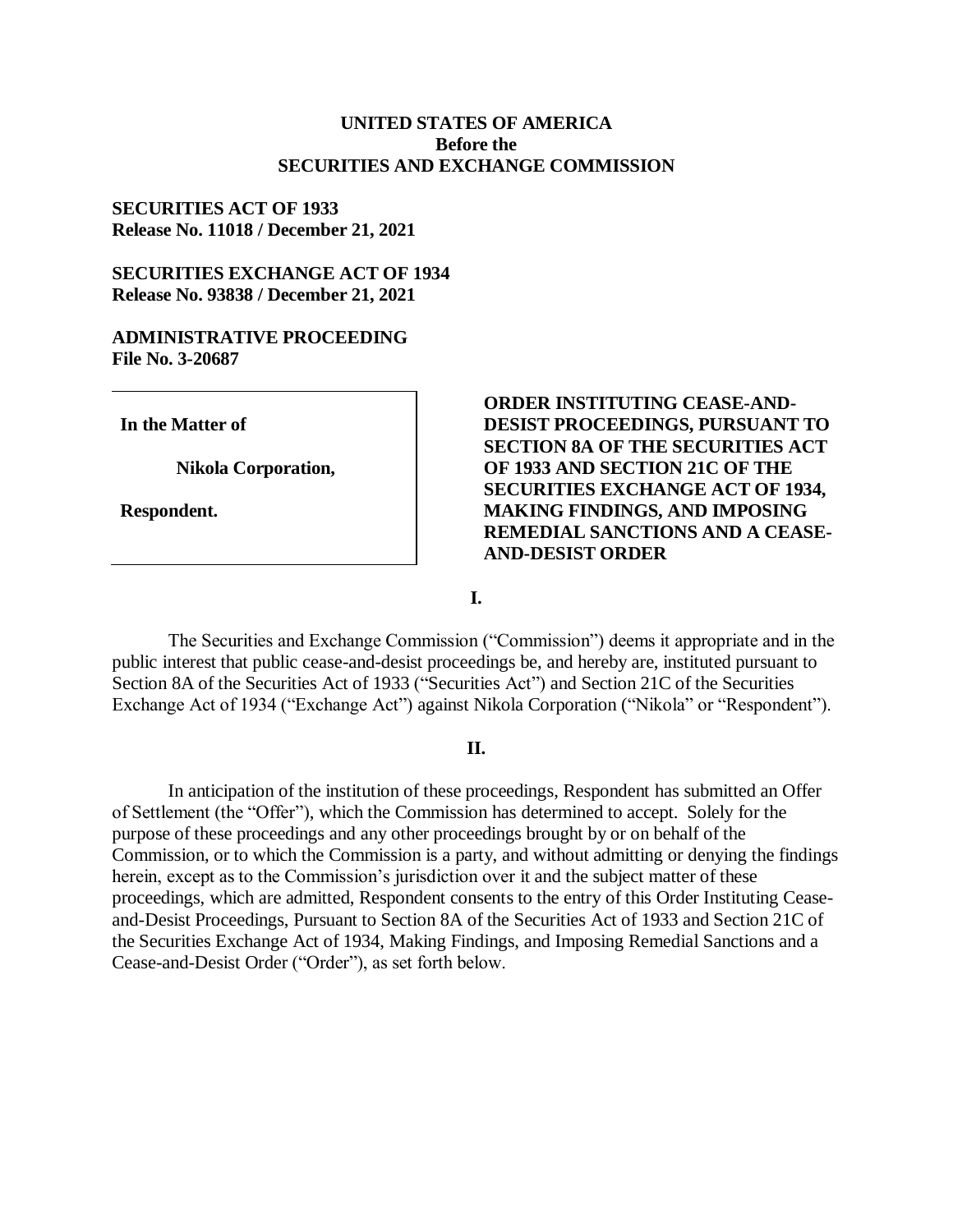## **III.**

On the basis of this Order and Respondent's Offer, the Commission finds<sup>1</sup> that:

## **Summary**

1. Nikola, a publicly traded zero emissions transportation system provider, made numerous material misrepresentations to investors about key aspects of its business. From at least March 2020 through September 2020, Nikola deceived investors about its products, technical advancements, and commercial prospects.

2. Nikola primarily misled investors through scores of misrepresentations by its CEO and later Executive Chairman, Trevor R. Milton ("Milton"). Before Nikola had produced a single commercial product or had any revenues from truck or hydrogen fuel sales, Milton embarked on a public relations campaign aimed at inflating and maintaining Nikola's stock price. As described further below, from at least March 2020 through September 2020, Milton's statements in tweets and media appearances, individually and taken together, painted a picture of Nikola that diverged widely from its then-current reality. Milton misled investors about, among other things, Nikola's technological advancements, in-house production capabilities, reservation book, and financial outlook.

3. Nikola further misled investors by misrepresenting or omitting material facts about the refueling time of its prototype vehicles, the state of its headquarters demonstration hydrogen station, the anticipated cost and sources of electricity for its hydrogen production, and the economic risks and benefits associated with its contemplated partnership with General Motors. In addition, Nikola failed to maintain disclosure controls and procedures as required by the Exchange Act rules for issuers with a class of securities registered under the Exchange Act.

4. As a result of the conduct described above, Nikola violated Section 10(b) of the Exchange Act and Rules 10b-5 and 13a-15(a) thereunder and Section 17(a) of the Securities Act.

# **Respondent**

5. **Nikola Corporation** is incorporated in Delaware and is headquartered in Phoenix, Arizona. Nikola is a vertically integrated zero emissions transportation system provider that designs and manufactures battery electric vehicles ("BEV"), hydrogen fuel cell electric vehicles ("FCEV"), and hydrogen station infrastructure. Since approximately 2016, Nikola has focused on producing FCEV trucks. Later, Nikola also began to develop BEV trucks. Nikola's common stock is registered pursuant to Section 12(b) of the Exchange Act, and is quoted under the ticker symbol "NKLA" on the Nasdaq Global Select Market.

 $\overline{a}$ 

<sup>&</sup>lt;sup>1</sup> The findings herein are made pursuant to Respondent's Offer of Settlement and are not binding on any other person or entity in this or any other proceeding.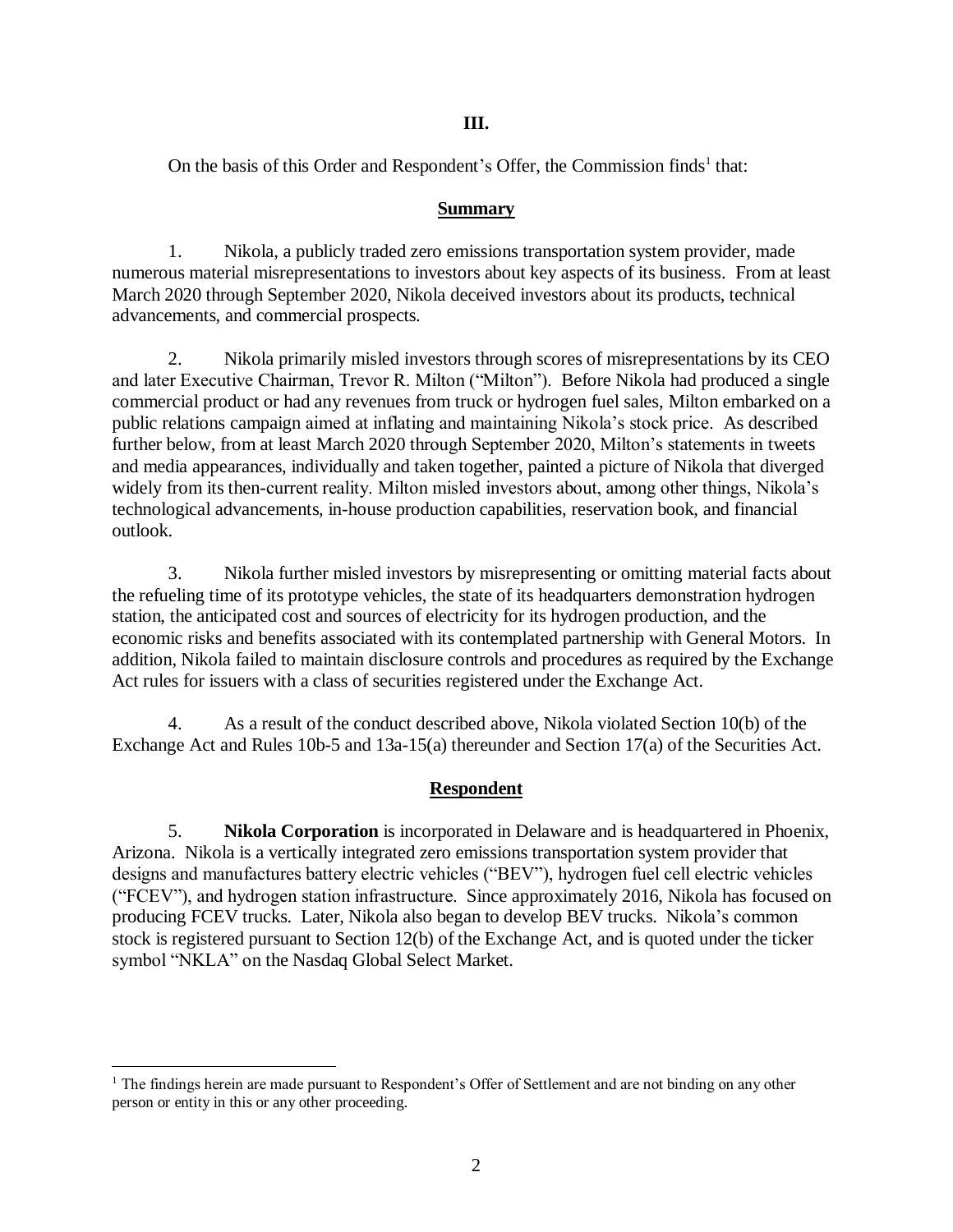## **Relevant Person**

6. **Trevor R. Milton** is a resident of Oakley, Utah. In 2015, he founded Bluegentech LLC, which in July 2017 converted from a limited liability company to a Delaware corporation and changed its name to Nikola Corporation ("Legacy Nikola"). Milton was Chief Executive Officer ("CEO") and Chairman of the Board of Directors of Legacy Nikola from its inception until June 3, 2020, when Legacy Nikola entered into the Business Combination (as defined below). From June 3, 2020 until September 20, 2020, Milton was Nikola's Executive Chairman. According to Nikola's filings with the Commission, Milton resigned as Executive Chairman of Nikola and from Nikola's Board of Directors on September 20, 2020.

# **Background**

## *Nikola and its Business*

7. Nikola was created through the merger of Legacy Nikola and VectoIQ Acquisition Corp. ("VectoIQ"), a Delaware corporation headquartered in New York, New York. VectoIQ was formed in January 2018 as a special purpose acquisition corporation, or SPAC, for the purpose of effecting a business combination with one or more businesses. VectoIQ completed an initial public offering in May 2018, at which time its securities began to be quoted on The Nasdaq Capital Market.

8. On March 2, 2020, VectoIQ and Legacy Nikola entered into a Business Combination Agreement (the "Business Combination Agreement"), as well as certain related agreements, pursuant to which Legacy Nikola would merge with a subsidiary of VectoIQ, with Legacy Nikola remaining as the surviving company and as a wholly-owned subsidiary of VectoIQ. On June 3, 2020, Legacy Nikola and VectoIQ consummated the merger contemplated by the Business Combination Agreement (the "Business Combination"), and VectoIQ changed its name to Nikola Corporation. <sup>2</sup> On June 4, 2020, Nikola's common stock and warrants began trading on the Nasdaq Global Select Market.

9. Nikola advertised a business model that, among other things: (i) offered a bundled lease for its trucks that included the cost of hydrogen fuel; (ii) planned to construct a nationwide network of hydrogen refueling stations around routes of customers who have committed to lease Nikola's trucks; and (iii) sought to obtain cheap electricity that would enable the company to produce hydrogen at a fraction of current market rates.

10. Nikola's business plan required billions of dollars of capital to finance the development and manufacturing of trucks and station infrastructure. From 2015 through March 2020, Nikola raised over \$500 million through private offerings directed mostly at institutional investors. In connection with the Business Combination, VectoIQ raised from institutional investors approximately \$525 million in a private investment in public equity ("PIPE") offering. As a result of the Business Combination, Nikola received a net contribution of approximately

 $\overline{a}$ <sup>2</sup> Unless specified otherwise, references in this Order to Nikola refer to, depending on the context, Legacy Nikola prior to the Business Combination and to Nikola Corporation after the Business Combination. References in this Order to VectoIQ refer to VectoIQ prior to the Business Combination.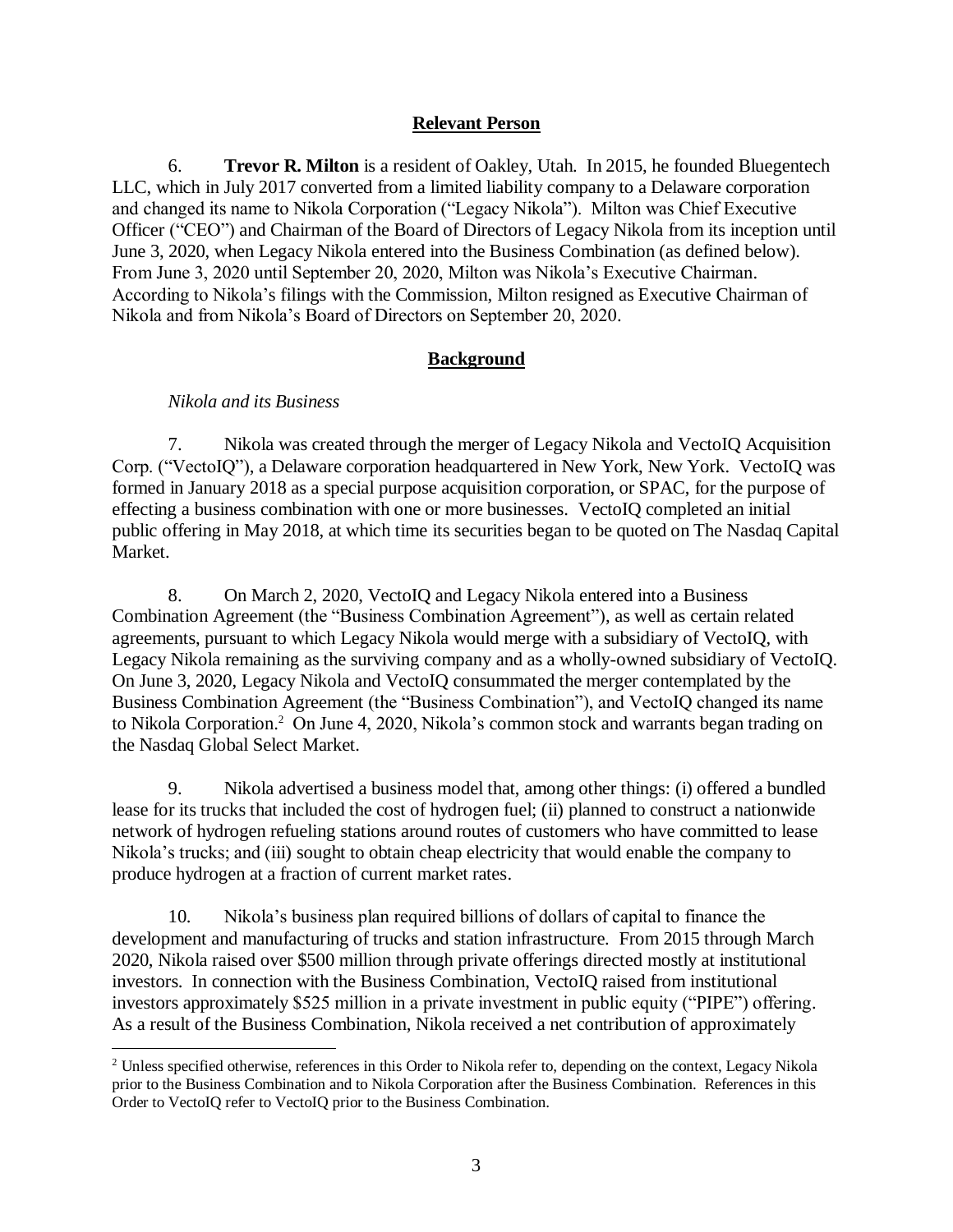\$594.5 million from VectoIQ, an amount that excludes a \$70 million payout to Milton made at the closing of the transaction.

# **Relevant Securities Offerings and Filings**

11. In connection with the Business Combination, on March 13, 2020, VectoIQ filed with the Commission a Registration Statement on Form S-4, which included a Preliminary Proxy Statement, Prospectus, and Information Statement. On May 8, 2020, this Registration Statement was declared effective and VectoIQ filed a Prospectus, a Notice of Meeting, and Proxy Statement.

12. On June 15, 2020, Nikola filed with the Commission a Registration Statement on Form S-1 relating to (i) the issuance of Nikola common stock issuable upon the exercise of warrants originally issued by VectoIO, and (ii) the offer and sale from time to time of Nikola common stock held primarily by the PIPE investors, VectoIQ's sponsor, and certain of its affiliates. This Registration Statement was declared effective on July 17, 2020. On July 17, 2020, Nikola filed with the Commission a Registration Statement on Form S-1 relating to the offer and sale of Nikola common stock held by the founding shareholders of VectoIQ and by certain pre-Business Combination investors in Nikola (including entities controlled by Milton). This Registration Statement was declared effective on July 27, 2020.

13. Many of Nikola's false and misleading statements in this Order were made at the time securities were being offered and sold pursuant to these registration statements.

# **Milton Aggressively Promoted Nikola**

14. During the time that he was CEO and then Executive Chairman, Milton was Nikola's primary public spokesperson. Milton used his personal Twitter account (@nikolatrevor) and personal Instagram account (@lakepowelltrevor) to publish material information about Nikola. When tweeting or posting material information about Nikola from his personal accounts, Milton did so in his capacity as CEO or Executive Chairman of Nikola.

15. Beginning at least as early as June 2020 and continuing through September 20, 2020, Milton included the following publicly available bio on his Twitter account: "Founder, Executive Chairman of @nikolamotor Nasdaq traded: NKLA. It's our duty to leave the world a better place and inspire people. Instagram: lakepowelltrevor." Milton also posted material information about Nikola from its corporate Twitter account (@nikolamotor). Milton repeatedly urged television viewers and podcast listeners to follow his social media accounts, claiming he used them to communicate "accurate data" about Nikola in a way that would enable followers to receive information "way faster than you get it anywhere else."

16. In the weeks prior to and following the June 3, 2020 Business Combination, Milton significantly increased his media presence, appearing on dozens of nationally televised programs and podcasts and tweeting hundreds of times. He told Nikola executives that his frequent media appearances and increased activity on social media were part of a "media blitz" designed to generate investor interest in Nikola, and that he hoped his presence on these platforms would increase and maintain the company's stock price.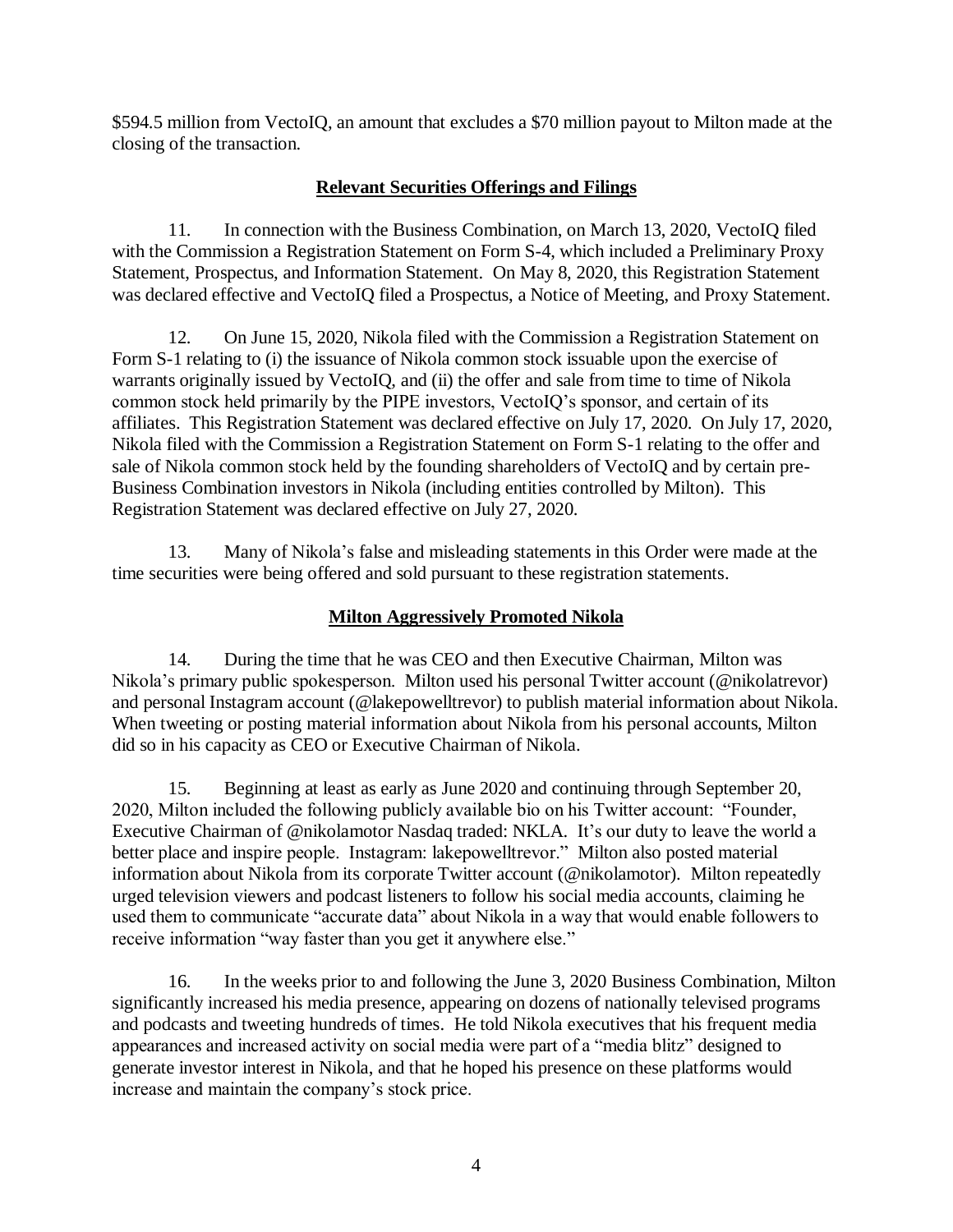## **Nikola Did Not Have Adequate Disclosure Controls or Procedures Regarding Milton's Social Media Use and Media Appearances**

17. Nikola's disclosure controls and procedures for monitoring or reviewing Milton's interviews and social media activity were deficient from at least June 3, 2020 through September 2020.

18. Milton did not routinely consult with anyone at Nikola before publishing Nikolarelated information on his or Nikola's social media accounts, or before being interviewed about Nikola on television programs and podcasts. Likewise, no one at Nikola routinely reviewed Milton's social media posts prior to their publication, and executives and employees alike frequently learned of Milton's interviews after they aired. Further, Nikola did not correct these statements.

19. Nikola did not design, implement, or maintain adequate disclosure controls or procedures to assess whether the information Milton published via social media and television and podcast appearances was required to be disclosed in Nikola's Exchange Act reports within the time periods specified in the Commission's rules and forms. Similarly, Nikola did not have processes in place to ensure that information published by Milton was communicated to management to allow timely decisions regarding required disclosure.

# **Nikola's Material Misrepresentations to Investors through Milton**

20. From approximately March 2020 through September 2020, in his capacity as CEO and later as Executive Chairman of Nikola, Milton made materially false and misleading statements on numerous critical topics related to Nikola's capabilities, technology, reservations, products, and commercial prospects.

21. *Nikola One Capabilities*. Milton made false and misleading statements about the capabilities of Nikola's first semi-truck prototype, the Nikola One, which could not run under its own power when Nikola unveiled it in December 2016 or at any time thereafter. For example, in or around early 2018, Milton posted, or directed the posting of, a video clip to Nikola's Twitter and Facebook accounts depicting the Nikola One truck moving on a road, seemingly at a high rate of speed. The video had no narration or text. The text of the tweet in which the video was embedded stated: "Behold, the Nikola One in motion. Pre-production units to hit fleets in 2019 for testing. The Nikola Hydrogen Electric trucks will take on any semi-truck and outperform them in every category: weight, acceleration, stopping, safety and features – all with 500-1,000 mile range!" The "In Motion" video remained posted on Nikola's corporate Twitter, Facebook, and YouTube accounts, as well as on its website, and was available for viewing by investors and prospective investors until at least September 2020.

22. The video and the caption on the January 25, 2018 tweet were misleading because the video showed the Nikola One moving down a road with text that told viewers to "behold" the Nikola One "in motion," while omitting the fact that the truck was rolling down an incline due to gravity rather than under its own power. The "In Motion" video thus left viewers with the false impression that the Nikola One was capable of moving under its own power.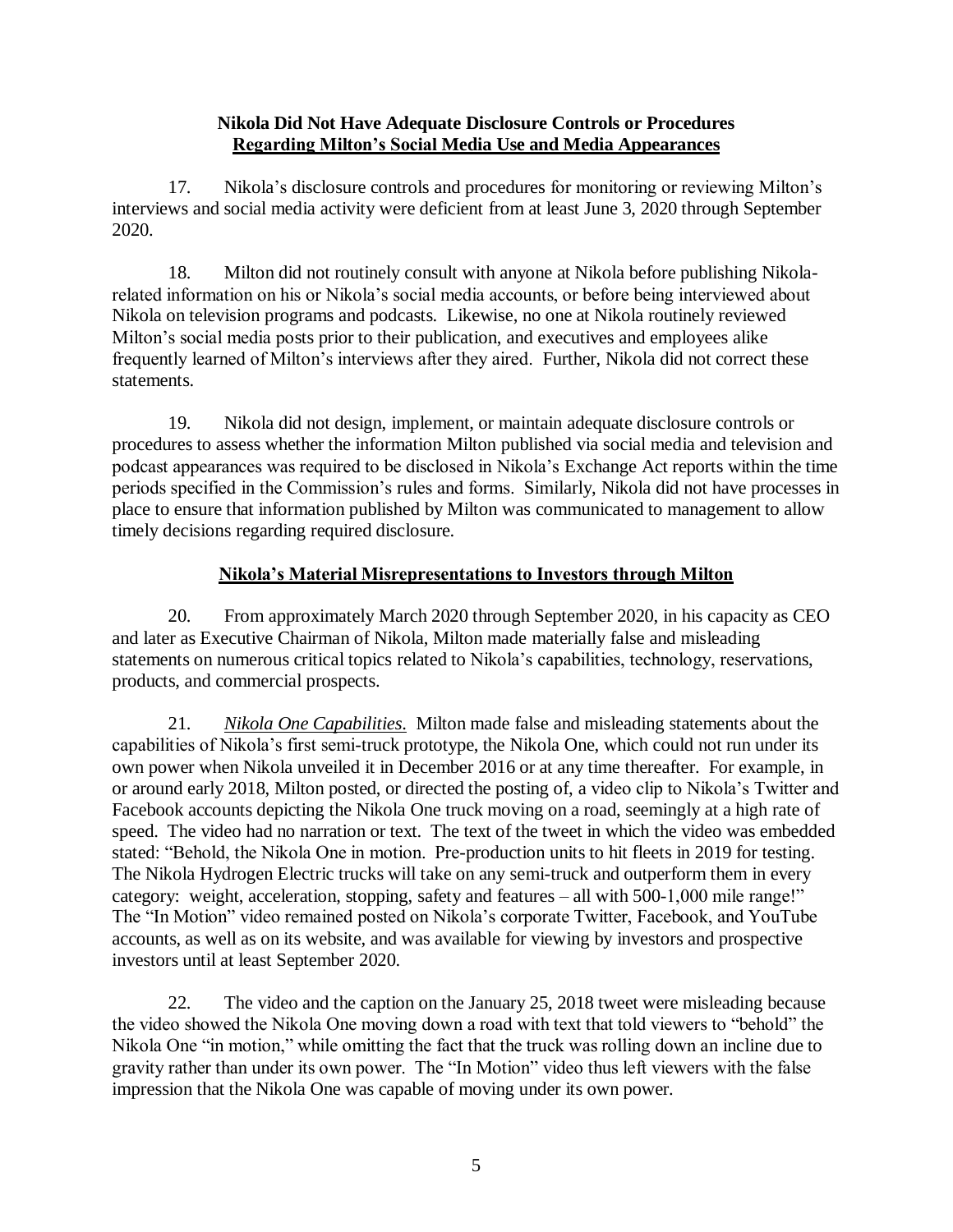23. *Hydrogen*. Milton made a series of false and misleading claims about Nikola's then-current hydrogen production capabilities, its costs to produce hydrogen, and the costs at which it obtained electricity to produce hydrogen profitably.

24. In order to support the FCEV trucks that Nikola projected to put on the road, Nikola would need to produce tens of millions of kilograms of hydrogen each year. To do so, Nikola represented to investors that it intended to produce hydrogen via electrolysis, a process that uses electricity to split water into hydrogen and oxygen. However, producing Nikola's projected amount of hydrogen via electrolysis would require a significant amount of electricity. For purposes of its projections, Nikola assumed it could obtain electricity at an average of \$0.035 per kilowatt-hour ("kWh") – a rate significantly cheaper than prevailing industrial rates – based on its expected large consumption and its goal of obtaining lower-cost renewable electricity during nonpeak hours or sourcing it "behind the meter" (*i.e.*, from a source other than the grid). Nikola disclosed that if it was not able to obtain electricity at a significant discount to prevailing rates, it would not be profitable. Accordingly, Nikola's ability to produce hydrogen – and do it costeffectively – was a critical component of the company's overall business model.

25. From approximately November 2019 through September 2020, Milton falsely claimed in posts from his personal Twitter account and in appearances on podcasts and television programs that, among other things: (i) Nikola was then currently producing hydrogen; (ii) Nikola reduced its cost to produce hydrogen from \$16 per kilogram down to either \$3 or \$4 per kilogram; (iii) Nikola had contracts with electricity providers at rates of \$0.03 or \$0.04 per kWh; and (iv) the electricity that Nikola purportedly had sourced was generated using renewable or "clean" methods. All of these statements were false and misleading, because from inception through at least September 2020, Nikola never produced any hydrogen, did not have a station permitted to produce hydrogen, and did not have any contracts signed with any electricity providers.

26. *Badger*. Milton falsely and repeatedly claimed that Nikola had engineered and already completed a prototype of an electric pickup truck, the Badger, and that this vehicle used primarily Nikola's proprietary components.

27. From at least February 2020 through at least June 2020, Milton misrepresented that Nikola had "designed" or "engineered" the Badger to meet particular specifications, and that the prototype had already been completed. Milton made these statements in a Nikola press release that he drafted, as well as in posts from his personal Twitter account and in appearances on podcasts. The statements about Nikola having "designed" or "engineered" the Badger to meet particular specifications were false and misleading. At the time of these statements, Nikola had not performed any engineering work or any design work other than CGI renderings of a Nikola employee's prior illustrations, and Nikola's third-party suppliers were only completing computeraided design and beginning tooling.

28. From at least April 2020 through September 2020, Milton also made several false statements in posts from his personal Twitter account and on podcast appearances regarding the proprietary nature of the Badger. Milton asserted, among other things, that Nikola built the Badger "from the ground up," "own[s] all the tech" and "developed all the tech" in the Badger, and that it "put" a "billion dollars" of its semi-truck technology into the Badger. All of these statements were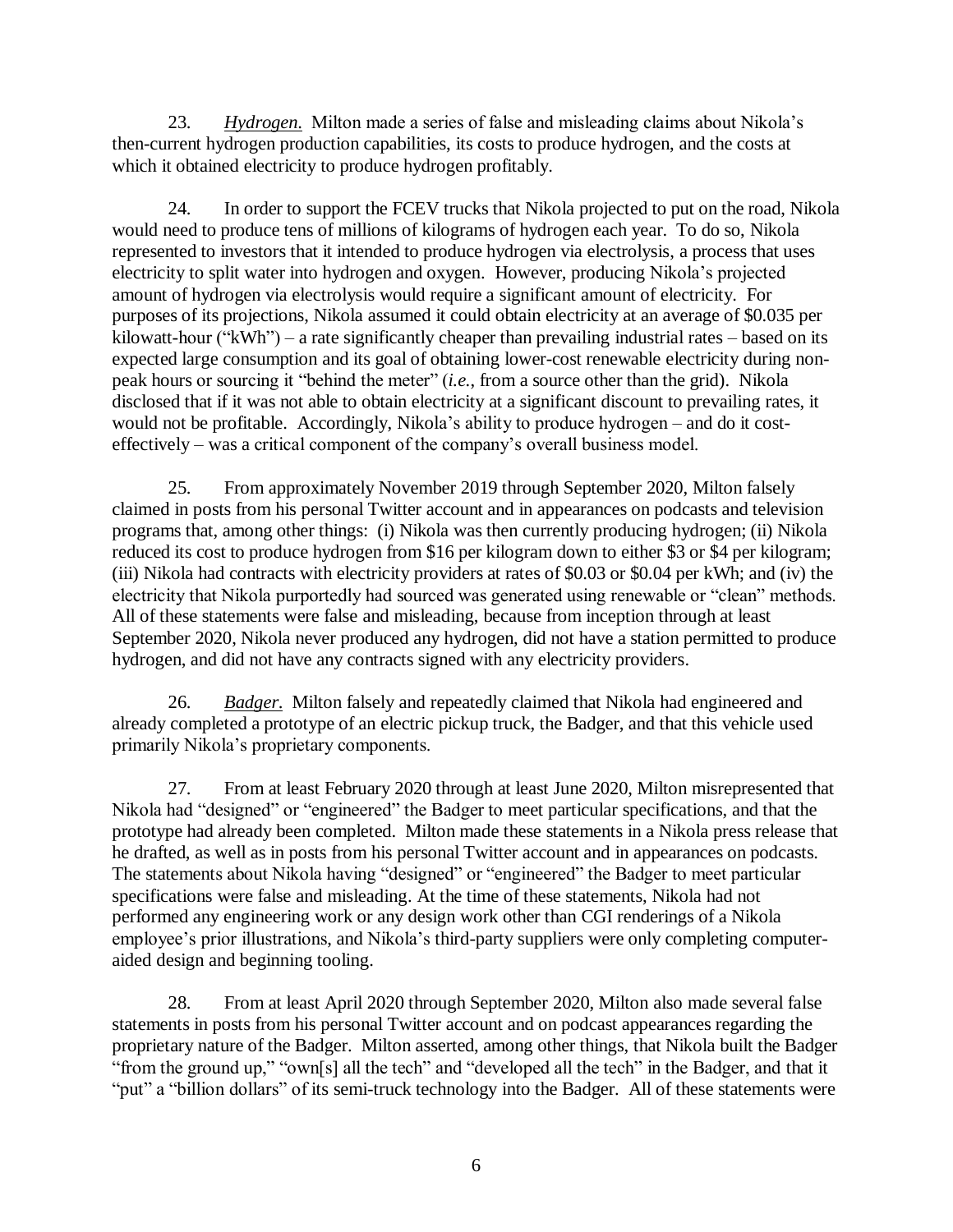false, as third-party suppliers built the Badger prototype using "donor" vehicles manufactured by another company and little, if any, of Nikola's technology was used on the Badger prototype.

29. *Truck Reservations*. Milton made several false claims about Nikola's truck reservations and orders. As a pre-revenue company, Nikola consistently emphasized to potential investors that its pre-order book, which it characterized as a "backlog of interest," was a sign that the company was primed for profitability in the near future based on interest in its flagship FCEV semi-truck product. Although the vast majority of the pre-orders were indications of interest that were cancellable at any time, Milton misrepresented the non-binding nature of these orders. For example, in an appearance on a podcast on July 31, 2020, Milton stated that the pre-orders were "not letter of intents, they're actually contracts. . . . Yeah, billions and billions of dollars with contracts." This statement was false and misleading because Nikola had only one customer whose order for 800 FCEV trucks could be characterized as binding. There were not billions and billions of dollars in binding orders.

30. Similarly, Milton misrepresented the nature of the truck orders contemplated by Nikola's agreement with a publicly-traded waste collection company ("Customer A") for an order of 2,500 to 5,000 trucks. For example, Milton claimed on his personal Twitter account that this was the "[l]argest class 8 zero emission order in the industry 2,500 guaranteed." This statement was false and misleading, as under the terms of the agreement, for Customer A to incur any obligation, a series of conditions would have to be met, not all of which were even under Nikola's control. Moreover, if the parties could not agree on essential terms (including price, service and parts network, warranties, training program, and more), Customer A had the ability to terminate the agreement anytime on 30 days' notice. Finally, even if Nikola could meet all of those obligations, Customer A still had the right to cancel its orders without liability or penalty as long as the delivery date was at least 120 days out.

31. "*Breakthrough" Battery Technology*. Milton claimed falsely that Nikola "has achieved" a significant breakthrough in battery technology that would result in enormous performance gains for Nikola's vehicles. Milton made this claim in a November 19, 2019 press release that he drafted and Nikola published. The press release contained several unqualified claims relating to the "new battery," including, among others, vehicle range, energy density, number of cycles, and weight. In the days and months following the publication of the press release, Milton made similar statements in tweets from his personal account and in appearances on podcasts. These statements were misleading because they failed to disclose that the claimed battery attributes were applicable to coin-size battery cells that were being developed and tested in a controlled lab environment as part of a university research project. This fact was significant because to scale these coin-size lab-level cells to even a prototype size would require further development with no assurance of comparable performance levels. From there, developing the cells from prototype cells to commercial grade quality was a further, significant undertaking, with no assurance of utility for commercial applications.

32. *In-House Component Development*. Milton made numerous misstatements about Nikola's in-house component development and manufacturing capabilities. For example, from approximately February 2020 through at least August 2020, Milton made statements in posts from his personal Twitter account and in appearances on podcasts that created the misleading impression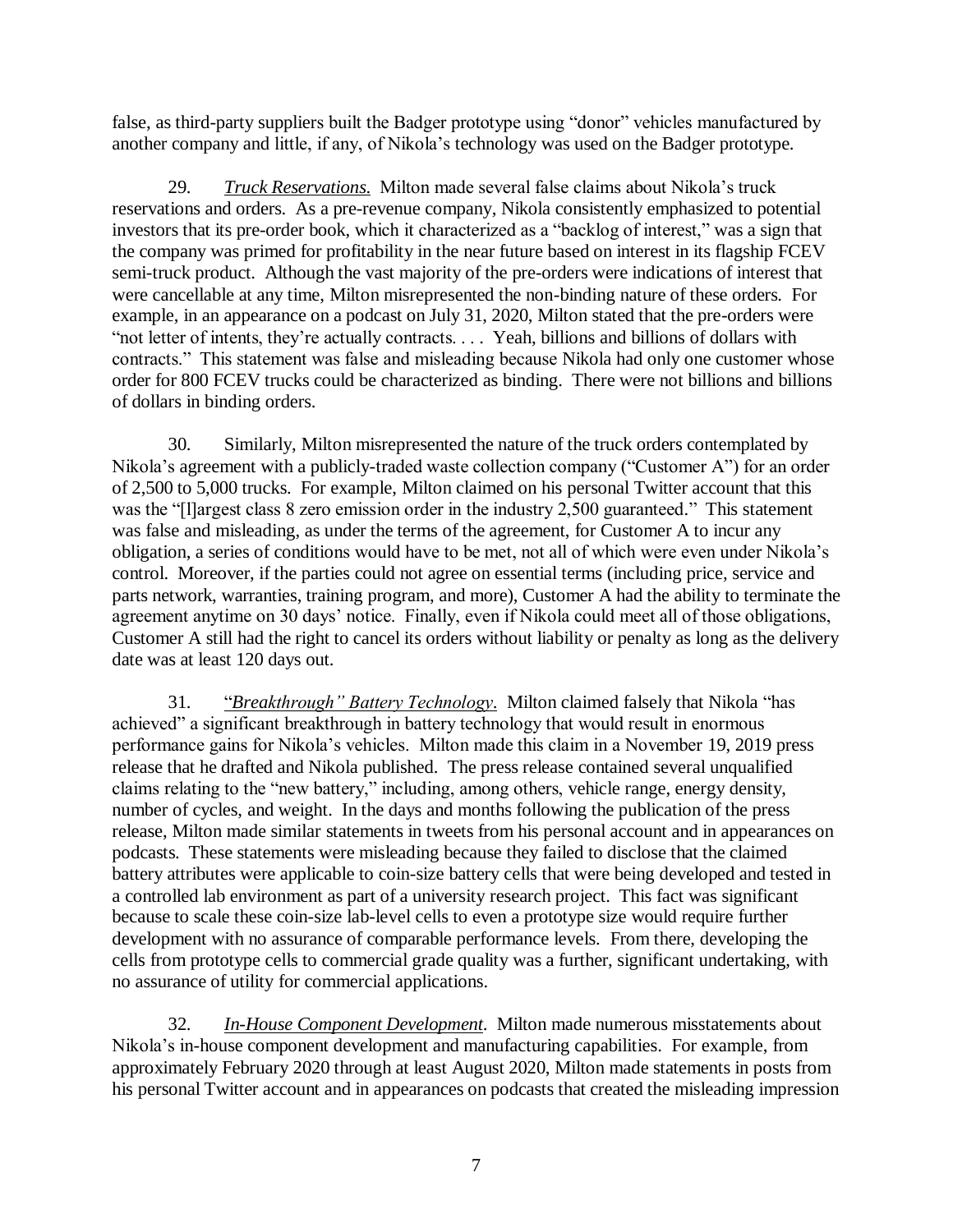that Nikola manufactured its own batteries and that Nikola designed the entire battery. These statements were false and misleading because Nikola used a third-party supplier to manufacture batteries for its first production vehicle, and this supplier both designed the modules for the batteries and provided Nikola assistance in the design of the battery pack. Further, Nikola lacked the capability to manufacture these batteries on its own. Similarly, during the same time period, Milton claimed in tweets and on podcast appearances that Nikola designed its own inverter. This statement was false because Nikola used "off the shelf" inverters for all of its semi-truck prototypes and it planned to use "off the shelf" inverters for its first production vehicle. Finally, Milton misled investors when he stated in an Instagram Live video posted from his personal Instagram account that Nikola "does full electric fluid submersion batteries" that "cool and heat . . . much faster, much more efficiently," and are "able to stop thermal propagation." This statement was misleading because it omitted to disclose that the submerged batteries to which Milton was referring were only being used in two truck prototypes and had severe functional limitations and associated safety issues. Milton's statements misled current and prospective investors to believe that these batteries were viable when, in fact, they were not.

33. *Total Cost of Ownership*. Finally, Milton also falsely claimed that the total cost of ownership ("TCO") of Nikola's trucks was 20 to 30 percent below that of diesel vehicles. Commercial vehicle buying decisions, particularly for large corporate fleets, are driven, in part, by the TCO, an analysis of the lifetime cost of a truck, from the acquisition through the operating period. By March 2019, Nikola had determined it could not project a TCO that was below that of diesel vehicles, and that its analysis of data could only support a projected TCO on par with diesel. However, on at least several occasions in July 2020, including during podcast appearances and in an Instagram Live video posted from his personal Instagram account, Milton falsely asserted that the TCO of Nikola's vehicles was "20 to 30 percent" cheaper than of diesel competitors.

34. In making the false and misleading statements described above, Milton at all times spoke in his capacity as CEO or Executive Chairman of Nikola.

# **Nikola's Additional Material Misrepresentations**

35. In addition to the material misrepresentations that Nikola made through Milton, as described above, Nikola made other material misrepresentations to investors. These misrepresentations concerned hydrogen refueling time, the hydrogen demonstration station, the current and future costs and sources of electricity for the company's planned hydrogen production, and the economic risks and benefits associated with its contemplated partnership with General Motors.

36. *Refueling Time*. Nikola presented a misleading picture of its hydrogen refueling capabilities. Nikola understood that the ability to refuel FCEV trucks approximately as quickly as diesel trucks (10-15 minutes on average) was an important factor in achieving market adoption of FCEV technology. However, hydrogen's properties make it challenging to rapidly fill the tanks of a semi-truck. Completing a refueling this quickly – known as a "fast fill" – requires, among other things, cooling and compression as part of the fueling process. Although Nikola had an engineering plan and had run simulations that showed it was theoretically possible to conduct a fast fill in 20 minutes, it had not developed a solution to achieve a fast fill on a semi-truck. Instead, it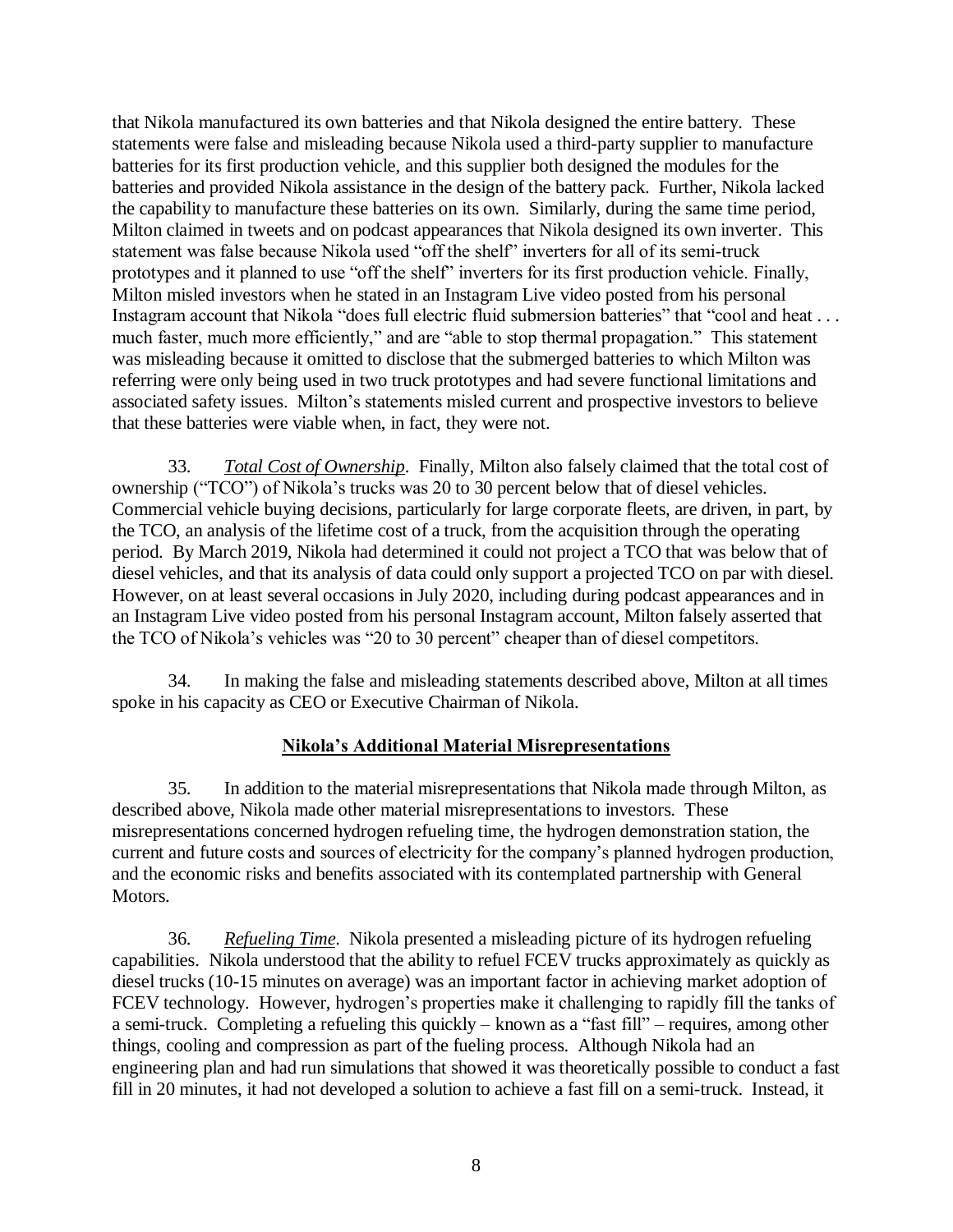took Nikola 45-80 minutes to fill its semi-truck prototypes with hydrogen in 2020. However, after the Business Combination announcement, Nikola failed to disclose to the market the actual fill time of 45-80 minutes to investors. For example, in an April 2020 investor presentation Nikola prepared and provided to investors, Nikola stated, without qualification, that the refueling time for its FCEV was "10-15 minutes." Nikola's executives similarly claimed in 2020 that Nikola's FCEV refueling time compared favorably with diesel trucks.

37. *Hydrogen Station*. Nikola misled investors in 2020 regarding the status of its demonstration hydrogen station. Although Nikola was not producing hydrogen in 2020, it had installed a station at its headquarters designed to dispense test quantities of hydrogen it purchased from third parties. In its Registration Statement on Form S-1, filed on June 15, 2020, as well as in certain subsequent Registration Statements and Prospectuses filed in 2020, Nikola touted the demonstration station at its headquarters as a "as a model for future hydrogen stations." This statement was misleading because Nikola failed to disclose that this station was beset by significant operational and repair challenges. Nikola's analysis showed that the station operated only 21% of the time during 2020.

38. *Electricity*. Nikola made material omissions about costs and sources for electricity related to the company's planned hydrogen production – a critical component of its business model. In its Registration Statement on Form S-1, filed on June 15, 2020, as well as in certain subsequent Registration Statements and Prospectuses filed in 2020, Nikola disclosed that: (i) for its hydrogen production, "electricity costs account for approximately 75% to 85% of the total cost"; (ii) securing a reliable source of electricity for each of its fueling stations at a price per kwh below market retail rates was critical to its business model; (iii) it planned to produce hydrogen on-site at each hydrogen station; (iv) parties have been able to secure "Power Purchase Agreements" (or "PPAs") using solar energy at below market rates; and (v) the costs of energy production using solar and wind have been decreasing over time.

39. Certain of Nikola's statements regarding the cost and sources of electricity for its on-site hydrogen production were misleading. Although it accurately highlighted its need to obtain a reliable source of electricity for its fueling stations, Nikola omitted to disclose that it would require up to approximately 5% of all electricity consumed in the United States in 2019 to produce sufficient hydrogen per year for the fully-deployed version of its planned hydrogen network. Furthermore, although Nikola included some data about decreasing solar and wind electricity cost trends, it failed to disclose that its planned on-site hydrogen production would require Nikola to incur material additional costs beyond just the cost of electricity production, including, among other things, transmission, distribution, and energy storage costs. Moreover, in conjunction with its representations about needing to obtain below market retail rates, Nikola omitted that in the months prior to its S-1 filing it received significantly higher per kWh price indications from grid and solar energy suppliers than its target price point (which were primarily driven by, among other factors, battery storage costs and grid connection, transmission, or distribution costs).

40. *The General Motors Partnership*. Nikola misled investors by failing to disclose the potential economic impact of the proposed strategic partnership between Nikola and General Motors, pursuant to which General Motors would produce the Badger. In a press release dated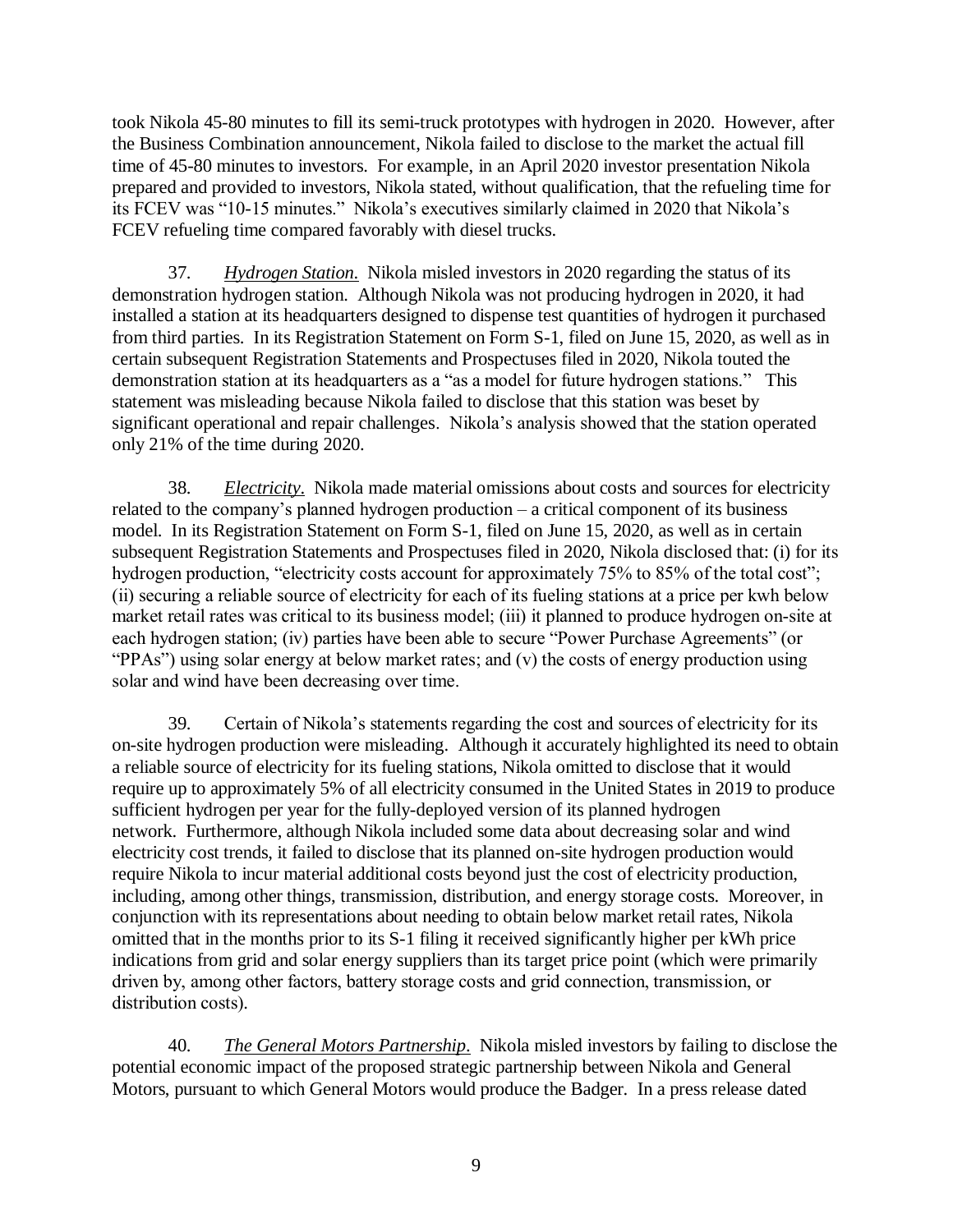September 8, 2020 Nikola disclosed the strategic partnership with General Motors to develop the Badger and touted the purported cost-savings to Nikola from the partnership. Specifically, Nikola claimed that it "anticipates saving over \$4 billion in battery and powertrain costs over 10 years and over \$1 billion in engineering and validation costs." This claim was misleading because, although Nikola touted potential cost savings, Nikola failed to disclose that unless the market could support a "premium" MSRP price for the Badger, Nikola's internal projections showed that the entire Badger program could potentially generate a net loss of \$3.1 billion over six years and threaten Nikola's solvency. A Nikola executive prepared these internal projections and provided them to Nikola's senior executives and its Board, noting that the projected unit economics from both the "premium" and "market based" pricing approaches. Nevertheless, Nikola went on to tout the discrete potential cost savings associated with one aspect of the program without disclosing the program's overall potential financial impact.

# **Violations**

41. As a result of the conduct described above, Nikola violated Section 10(b) of the Exchange Act and Rule 10b-5 thereunder, which prohibit any person from directly or indirectly in connection with the purchase or sale of securities knowingly or recklessly employing devices, schemes and artifices to defraud, making untrue statements of material facts, or omitting to state material facts necessary in order to make the statements made, in light of the circumstances under which they were made, not misleading, and engaging in acts, practices, and courses of business that operate as a fraud or deceit.

42. In addition, as a result of the conduct described above, Nikola violated Section 17(a) of the Securities Act, which prohibits, in the offer or sale of any securities, the employment of any device, scheme, or artifice to defraud, and further prohibits any person from directly or indirectly obtaining money or property by means of any untrue statement of a material fact or any omission to state a material fact necessary in order to make the statements made, in light of the circumstances under which they were made, not misleading, or engaging in any transaction, practice, or course of business which operates or would operate as a fraud or deceit upon the purchaser.

43. In addition, as a result of the conduct described above, Nikola violated Rule 13a-15(a) under the Exchange Act. Rule 13a-15(a) requires issuers required to file annual reports pursuant to Section 13(a) or 15(d) of the Exchange Act to, among other things, maintain disclosure controls and procedures designed to ensure that information required to be disclosed by the issuer in the reports that it files or submits under the Exchange Act is recorded, processed, summarized and reported, within the time periods specified in the Commission's rules and forms.

# **Nikola's Remedial Efforts and Cooperation**

44. In determining to accept the Offer, the Commission considered remedial acts undertaken by Respondent and cooperation afforded the Commission staff.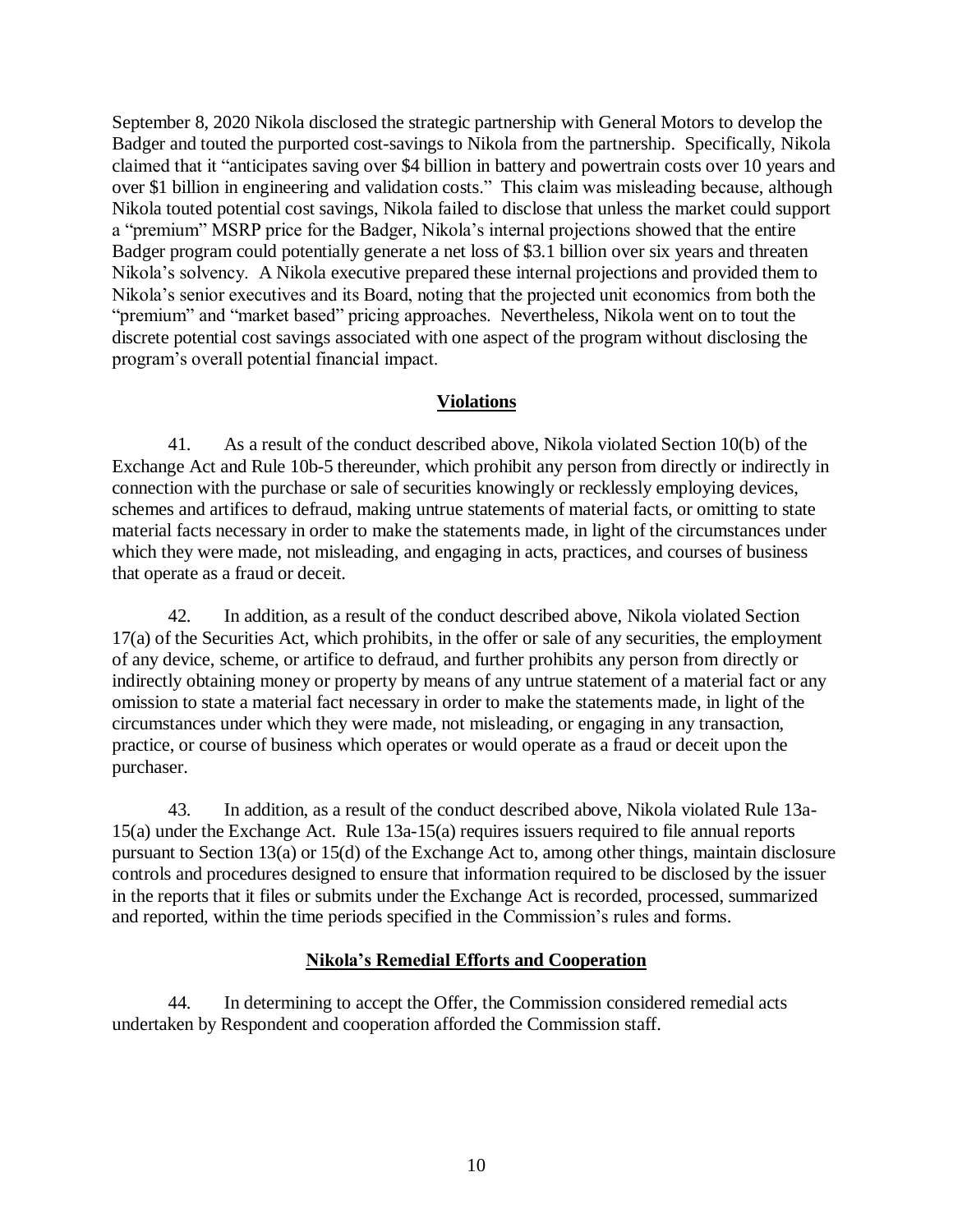## **Undertakings**

45. Nikola (including its officers, directors, and employees, and third-party consultants within Nikola's control) shall continue to cooperate fully with the Commission with respect to this action and any related judicial or administrative proceeding or investigation commenced by the Commission or to which the Commission is a party and subject to compliance with applicable law. Nikola agrees that such cooperation shall include, but is not limited to:

a. Production of Information: at the Commission's request, upon reasonable notice, and without subpoena, Nikola (including its officers, directors, and employees, and third-party consultants within Nikola's control) shall truthfully and completely disclose all information in its possession requested by the Commission staff in connection with the Commission's investigation, litigation or other related proceedings;

b. Production of Documents: at the Commission's request, upon reasonable notice, and without subpoena, Nikola (including its officers, directors, and employees, and third-party consultants within Nikola's control) shall provide any document, record or other tangible evidence in its possession requested by the Commission staff in connection with the Commission's investigation, litigation or other related proceedings;

c. Production of Cooperative Personnel: at the Commission's request, upon reasonable notice, and without subpoena, Nikola (including its officers, directors, and employees, and third-party consultants within Nikola's control) shall secure the attendance and truthful statements, deposition, or testimony of any Nikola officer, director, or employee or third-party consultant within Nikola's control, excluding any person who is a party to any related litigated judicial or administrative proceeding, at any meeting, interview, testimony, deposition, trial, or other legal proceeding. Nikola shall also use its best efforts to secure the attendance and truthful statements, deposition, or testimony of any former Nikola officer, director, or employee, excluding any person who is a party to any related litigated judicial or administrative proceeding, at any meeting, interview, testimony, deposition, trial, or other legal proceeding.

The foregoing obligations are subject to Nikola's reservation of rights: (i) to claim that documents or information requested is subject to attorney-client privilege, attorneywork-product protection, or bank examiner privilege; and (ii) to seek entry of a confidentiality order as to: sensitive business documents or information; sensitive personnel documents or information; or confidential information pertaining to parties other than Nikola; and

d. Service and Personal Jurisdiction Consents: Nikola further agrees that, with respect to this action and any related judicial or administrative proceeding or investigation commenced by the Commission or to which the Commission is a party, it will: (i) accept service by email, mail or facsimile transmission of notices, requests, or subpoenas issued by the Commission for documents or testimony at depositions, hearings, or trials, or in connection with any related investigation by the Commission staff ("Commission Service"); (ii) appoint Nikola's attorney as agent to receive Commission Service; (iii) with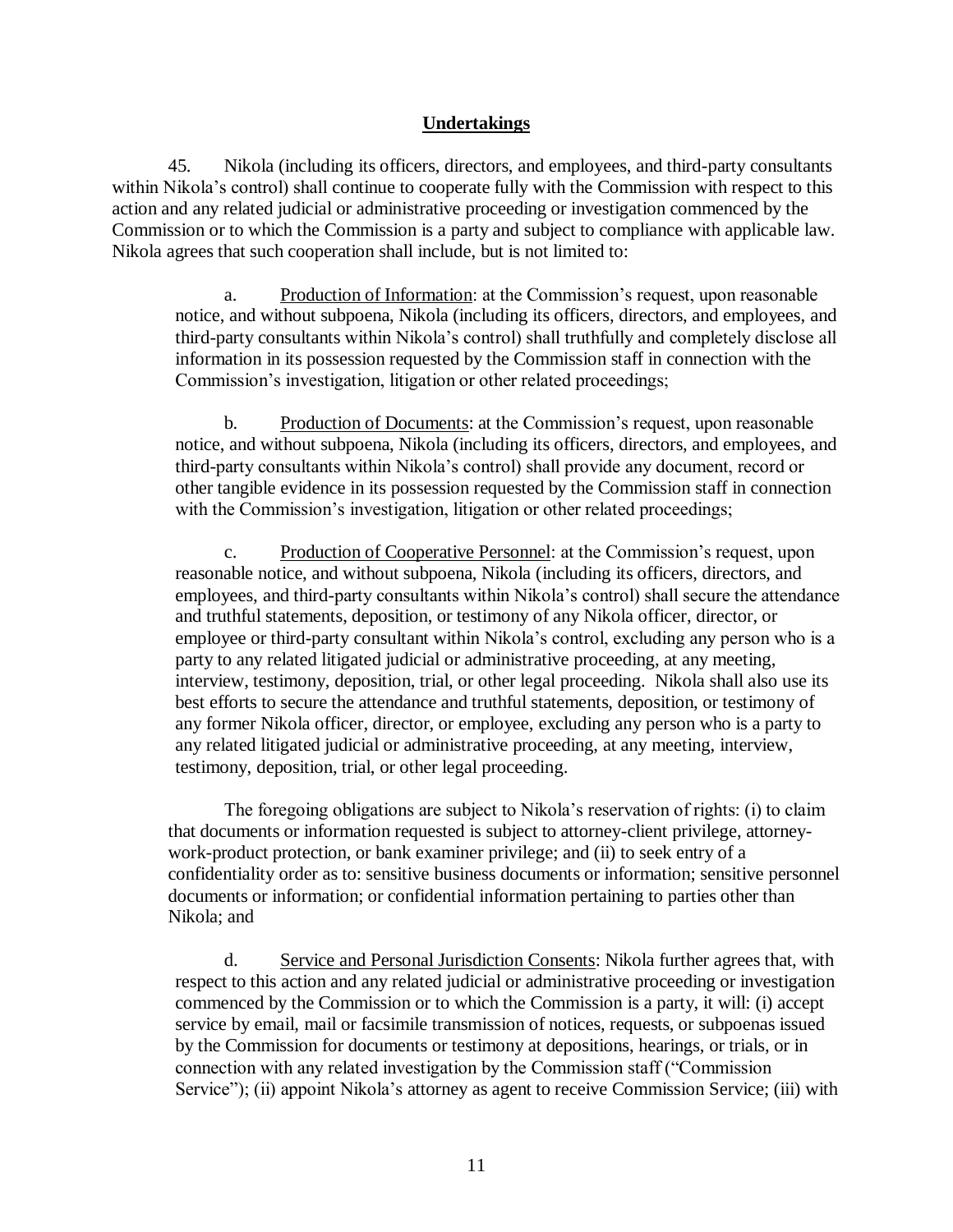respect to Commission Service, waive the territorial limits upon service contained in Rule 45 for the Federal Rules of Civil Procedure and any applicable local rules, provided that the party requesting the testimony reimburses Nikola's travel, lodging, and subsistence 18 expenses at the then-prevailing U.S. Government per diem rates; and (iv) consent to personal jurisdiction over Nikola in any United States District Court for purposes of enforcing any Commission Service.

#### **IV.**

In view of the foregoing, the Commission deems it appropriate to impose the sanctions agreed to in Respondent's Offer.

Accordingly, pursuant to Section 8A of the Securities Act and Section 21C of the Exchange Act, it is hereby ORDERED that:

A. Respondent Nikola cease and desist from committing or causing any violations and any future violations of Section 10(b) of the Exchange Act and Rules 10b-5 and 13a-15(a) thereunder, and Section 17(a) of the Securities Act.

B. Respondent shall pay a civil money penalty in the amount of \$125,000,000 to the Securities and Exchange Commission. Payments shall be applied first to post order interest, which accrues pursuant to pursuant to 31 U.S.C. 3717. Prior to making the final payment set forth herein, Respondent shall contact the staff of the Commission for the amount due. If Respondent fails to make any payment by the date agreed and/or in the amount agreed according to the schedule set forth below, all outstanding payments under this Order, including post-order interest, minus any payments made, shall become due and payable immediately at the discretion of the staff of the Commission without further application to the Commission. Payment shall be made in the following installments:

- Due within 14 days of the entry of this Order: \$25,000,000 (the "Initial Payment")
- Due 184 days after the entry of this Order: \$25,000,000
- Due 364 days after the entry of this Order: \$25,000,000
- Due 544 days after the entry of this Order: \$25,000,000
- Due 724 days after the entry of this Order: \$25,000,000

Payment must be made in one of the following ways:

- (1) Respondent may transmit payment electronically to the Commission, which will provide detailed ACH transfer/Fedwire instructions upon request;
- (2) Respondent may make direct payment from a bank account via Pay.gov through the SEC website at http://www.sec.gov/about/offices/ofm.htm; or